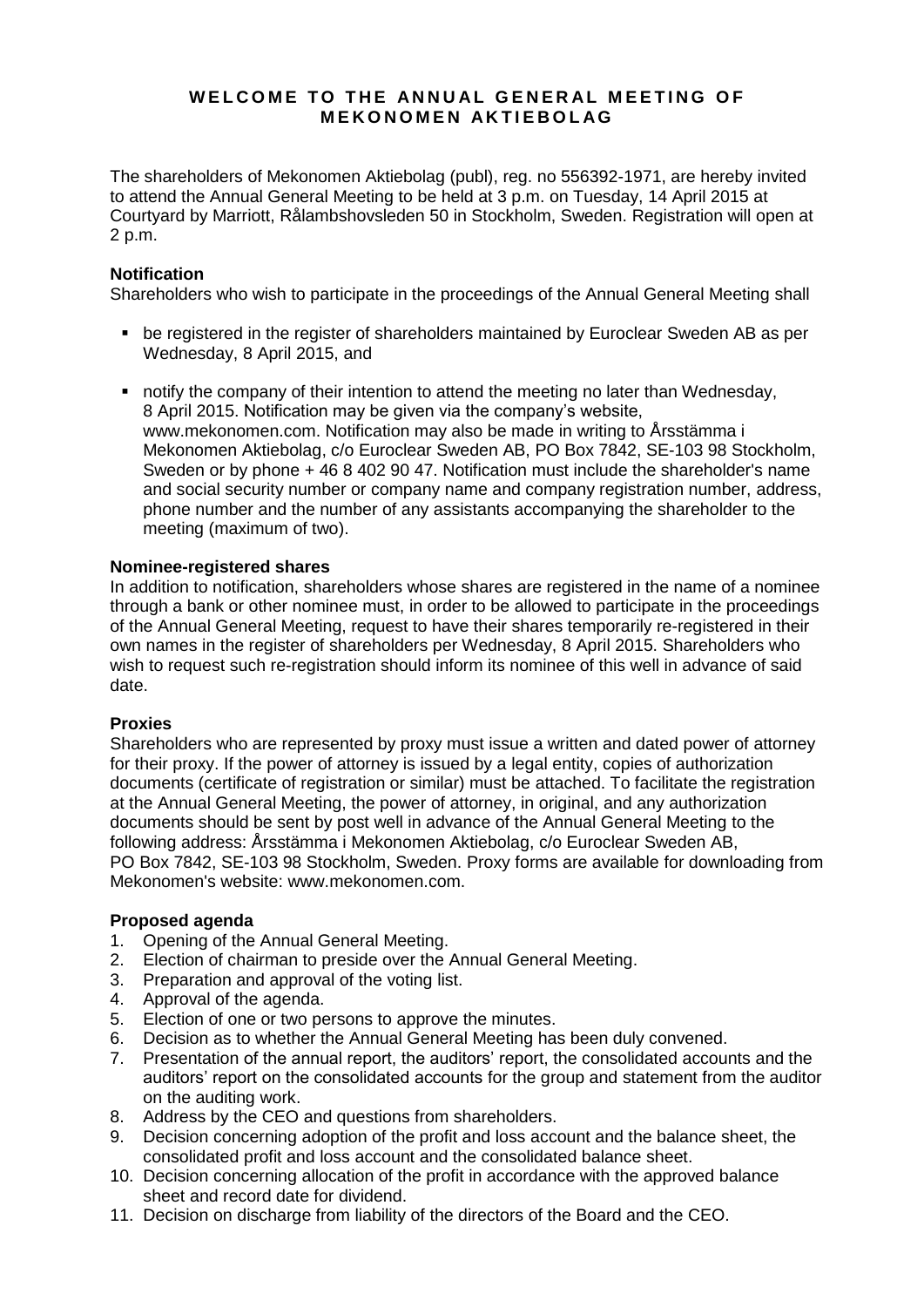- 12. Report on the Nominating Committee's work and proposals.
- 13. Determination of the number of directors of the Board and deputies of the Board to be elected by the Annual General Meeting.
- 14. Determination of directors' and auditors' fees.
- 15. Election of chairman of the Board, other directors of the Board and deputy directors, if any.
- 16. Election of auditor.
- 17. Determination of guidelines for appointment of the Nominating Committee etc.
- 18. Determination of guidelines for remuneration to senior executives.
- 19. Resolution on employees' acquisition of shares in subsidiaries.
- 20. Resolution on authorization of the Board to issue new shares.
- 21. Closing of the Annual General Meeting.

### **The Nominating Committee's proposals**

### *Items 2 and 13 - 16 - Chairman of the Annual General Meeting, number of directors and deputy directors, fees, chairman of the Board and other directors and auditor*

The Nominating Committee of Mekonomen, which has been appointed in accordance with the guidelines decided upon at the 2014 Annual General Meeting, consists of Alexandra Mörner (Axel Johnson Aktiebolag), committee chair, Annika Andersson (Swedbank Robur fonder) Anna Ohlsson-Leijon (SEB Fonder) and Arne Lööw (Fjärde AP-fonden). Fredrik Persson, chairman of the Board, is co-opted member of the Nominating Committee.

The Nominating Committee has made the following proposal.

- Item 2 Fredrik Persson as chairman of the Annual General Meeting.
- Item 13 Seven meeting-elected directors of the Board and no deputy directors.
- Item 14 Fees to meeting-elected directors of the Board whom are not employed by the company (the proposal entails an increase for the vice chairman and other directors with SEK 10 000) and members of the Board committees in accordance with the following:
	- SEK 400,000 payable to the chairman,
	- SEK 310,000 payable to the vice chairman,
	- SEK 260,000 payable to each of the other directors,
	- SEK 60,000 payable to the chairman of the Audit Committee,
	- SEK 35,000 payable to each of the other members of the Audit Committee.
	- SEK 35,000 payable to the chairman of the Remuneration Committee, and
	- SEK 25,000 payable to each of the other members of the Remuneration Committee.

Auditor fees in accordance with approved account.

Item 15 Re-election of Fredrik Persson as chairman of the Board. Re-election of directors Kenneth Bengtsson, Caroline Berg, Kenny Bräck, Helena Skåntorp and Christer Åberg.

New-election of Malin Persson as director of the Board.

Malin Persson (b. 1968) has a Master of Science in Industrial Engineering and Management. Malin Persson has been CEO of Volvo Technology AB and of Chalmers University Foundation and has many years of experience from large Swedish industrial companies, including Aktiebolaget SKF, ASG and the Volvo Group. Malin Persson is currently a member of the Boards of Getinge AB (publ),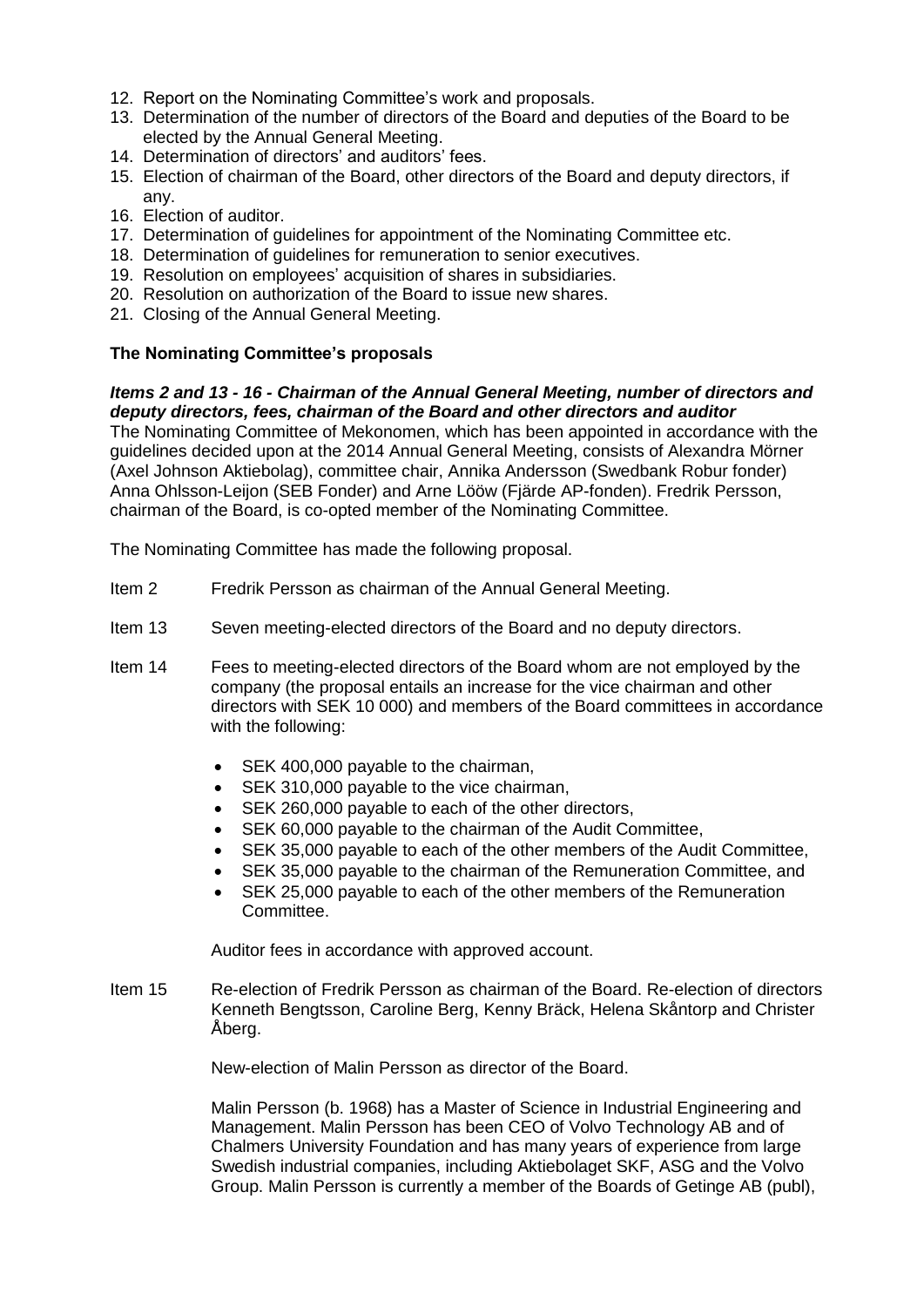Becker Industrial Coatings Holding AB, HEXPOL AB (publ), Konecranes Plc and Kongsberg Automotive ASA.

Board director Marcus Storch has declined re-election.

Item 16 Re-election of the chartered auditing firm PricewaterhouseCoopers AB as the company's auditor from the conclusion of the Annual General Meeting 2015 to the conclusion of the Annual General Meeting 2016. The auditing firm has stated that, provided that the Nomination Committee's proposal is approved by the Annual General Meeting, the authorized public accountant Lennart Danielsson will be chosen as auditor in charge.

#### *Item 17 - Guidelines for appointment of the Nominating Committee etc*

The Nominating Committee proposes that the Annual General Meeting 2015 adopts the following.

Mekonomen shall have a Nominating Committee consisting of four directors. The four largest shareholders of Mekonomen shall be contacted by the board of directors based on the record provided by Euroclear Sweden AB on the registered shareholders of the company as of 31 August 2015. Each of the four largest shareholders shall be entitled to appoint one member each. Should any of the four largest shareholders abstain from its right to appoint a member to the Nominating Committee, the right to appoint such member shall transfer to the subsequent largest shareholder. The chairman of the Nominating Committee shall, unless its members agree otherwise, be the member representing the largest shareholder.

The Nominating Committee's composition shall be publicly announced by Mekonomen as soon as the Nominating Committee has been appointed. The Nominating Committee's mandate period runs until a new Nominating Committee has been appointed.

If a member of the Nominating Committee leaves the committee before its assignment has been completed or if a material change occurs in the ownership structure after the appointment of the Nominating Committee, the Nominating Committee's composition shall be changed in accordance with the above procedure. Deadline for changes in the composition of the Nominating Committee is three months before the Annual General Meeting. A shareholder who has appointed a member to the Nominating Committee is always entitled to replace such member or appoint a new member should its member leave the assignment.

Changes in the Nominating Committee's composition shall be publicly announced on Mekonomen's website.

Fees will not be paid to the members of the Nominating Committee.

The Nominating Committee is tasked with submitting recommendations for the following ahead of the Annual General Meeting:

- Chairman to preside over the Annual General Meeting,
- The number of directors and deputy directors,
- Directors' and auditor's fees, and any special fees for committee work,
- Chairman and other directors of the Board,
- **Auditors.**
- Guidelines for appointment of the Nominating Committee.

The Nominating Committee shall in connection with its assignment fulfil the duties which, according to the Swedish Code of Corporate Governance, are incumbent upon Mekonomen's nominating process, and at the request of the Nominating Committee, Mekonomen shall provide personnel resources, such as a secretarial function for the committee, to facilitate its work. Where needed, Mekonomen shall also be able to bear reasonable cost for external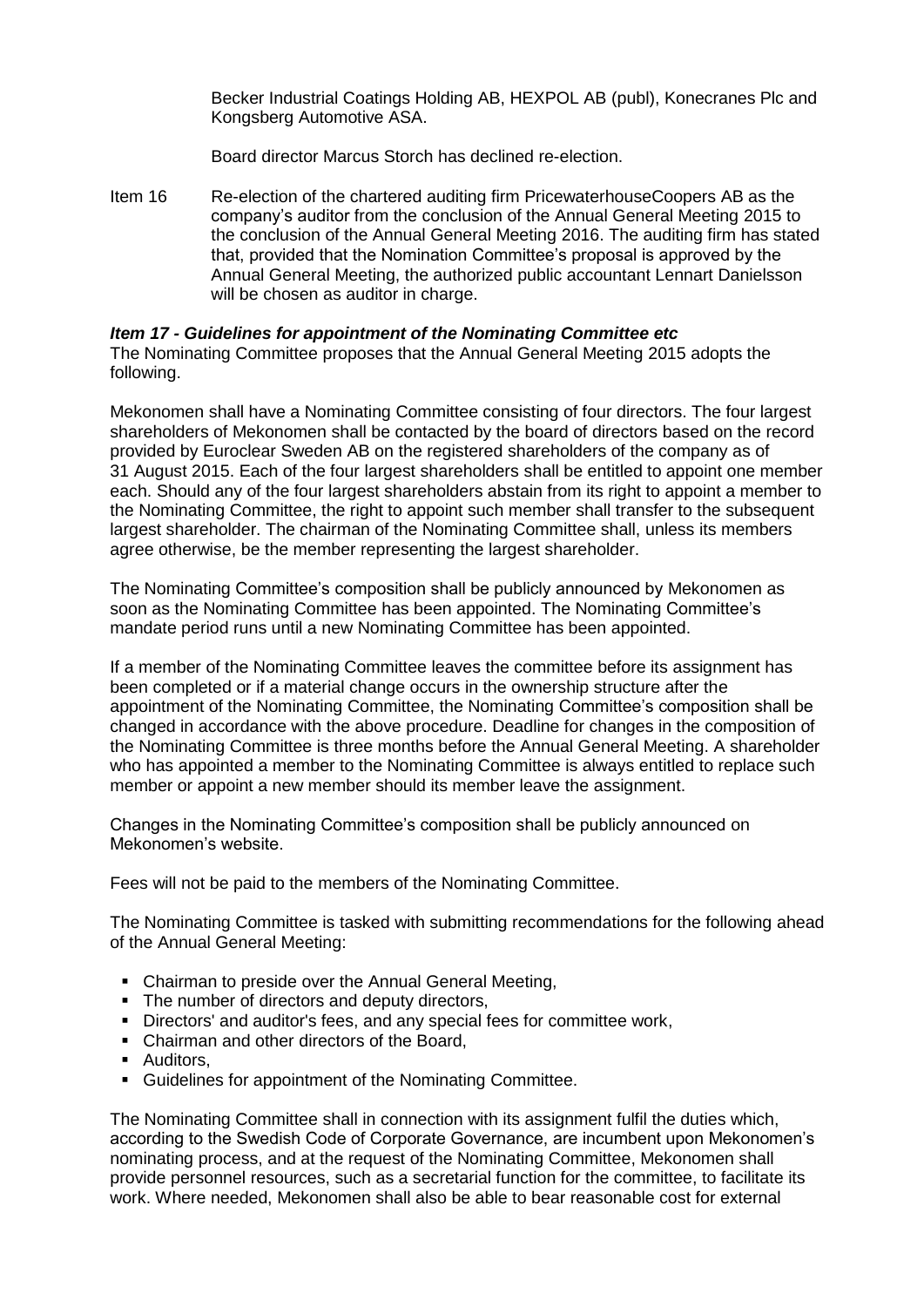consultants which are deemed by the Nominating Committee to be necessary for the committee to fulfil its assignment.

# **The Board of Directors' proposals**

#### *Item 10 – Dividend and record date*

The Board proposes a dividend of SEK 7.00 per share and 16 April 2015 as record date for dividend. Given the proposed record date, dividends are expected to be paid out via Euroclear Sweden AB on 21 April 2015. The last day to trade in Mekonomen's shares including the right to the dividend is 14 April 2015.

#### *Item 18 - Guidelines for remuneration to senior executives*

The Board proposes that the Annual General Meeting 2015 adopts the following guidelines for remuneration to senior executives.

The Board is of the opinion that it is highly important that there is a clear relationship between the remuneration and the values and financial objectives of the Mekonomen group, both in the short and the long term. The Board's proposal for guidelines for remuneration entail that the company shall offer competitive compensation, which will enable the Mekonomen group to recruit and keep executives, and that the criteria for deciding the compensation shall be based on the importance of the individual's work duties as well as their competence, experience and performance. The compensation shall consist of the following components:

- fixed base salary.
- variable remuneration,
- **pension benefits.**
- other benefits, and
- severance terms.

The guidelines include the group management, currently consisting of seven senior executives including the CEO.

The remuneration shall be decided by the Remuneration Committee of the Board. The remuneration to the CEO shall however be decided by the Board in its entirety.

#### Fixed base salary

Mekonomen shall offer a fixed base monthly salary which shall be competitive in comparison with the market conditions. The fixed salary constitutes compensation for committed work performed at a high professional level, which creates added value for the customers, shareholders and personnel of Mekonomen.

#### Variable remuneration

In addition to the fixed base salary, Mekonomen shall offer variable short term as well as long term remuneration which shall be based on the fulfilment of Mekonomen's objectives for:

- the result of the Mekonomen group, and
- **•** individual qualitative parameters.

The allocation between base salary and variable compensation shall be proportionate to the responsibility and authority of the executive.

The short term variable compensation is capped at a certain percentage of the fixed annual salary. The percentage is linked to the position of the individual and varies between 33 and 60 percentage points for members of the group management.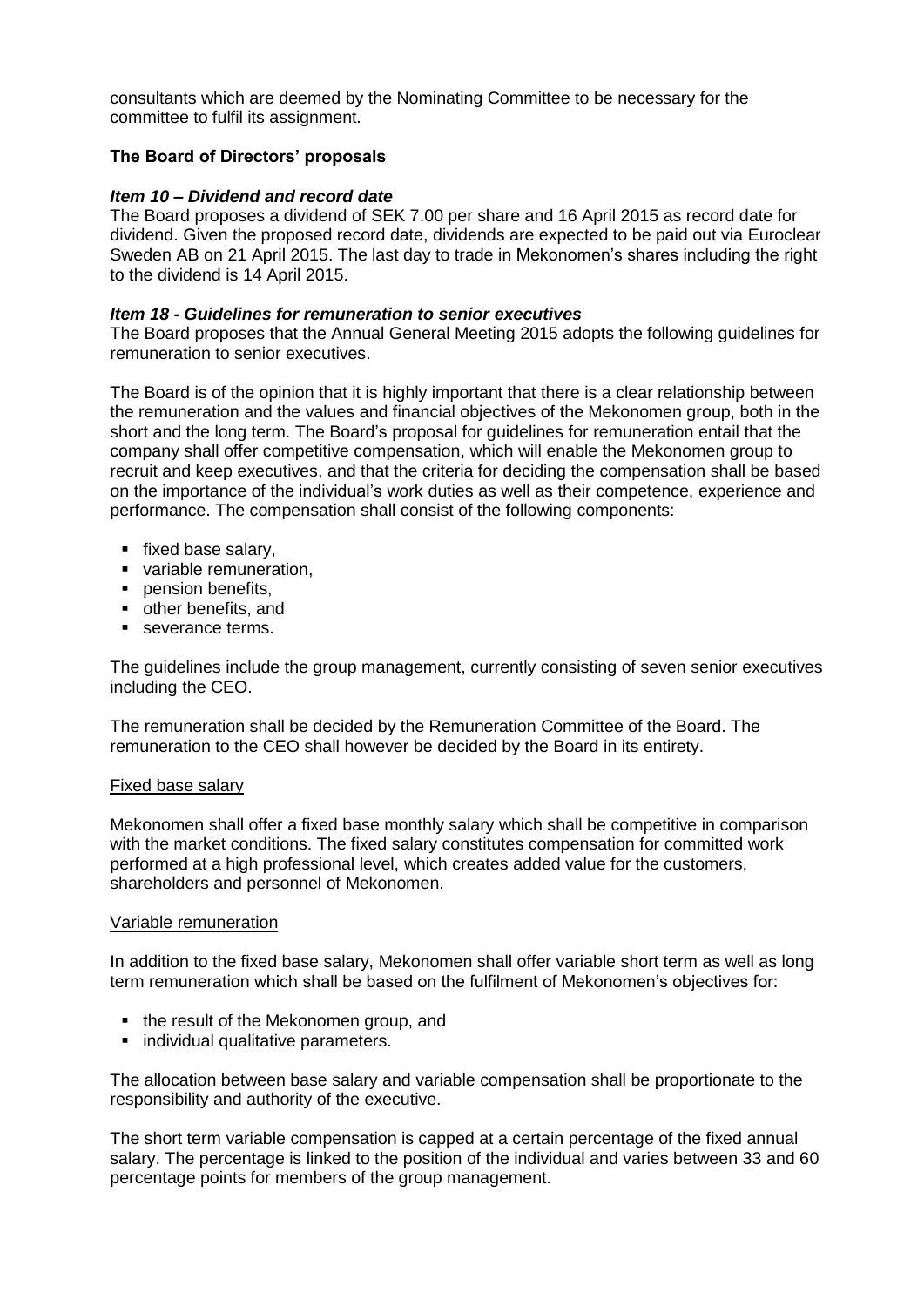Additionally a long-term variable compensation program established by the Annual General Meeting in 2014 is running. The long term variable compensation shall be calculated on the result of the Mekonomen group for the financial years 2014 - 2016. In addition to the seven members of the group management, a number of selected business critical employees will be offered to partake in the long term program. The criteria for deciding the amount for each individual is decided by the Remuneration Committee of the Board of Directors (except for the CEO, whose criteria is set by the Board of Directors in its entirety). The total cost for Mekonomen over the period for this program is MSEK 24. An additional requisite for disbursements under the long term program is that the average share price of the Mekonomen share on Nasdaq Stockholm on the last trading day in December 2016 shall exceed the Nasdaq Stockholm PI index for the program period.

The right to variable compensation expires upon resignation made by a senior executive, provided resignation precedes the disbursal of the compensation.

#### Pension benefits

Pension benefits are paid with an amount based on the Swedish ITP-plan or the corresponding system for employees abroad. The pension qualifying income is the fixed base salary. However, the CEO's pension benefit amounts instead to a maximum of 29 per cent of the fixed base salary.

#### Other benefits and severance terms

A maximum notice period of twelve months applies. Severance pay upon termination from the company amounts to a maximum of twelve month's salary. The notice period for senior executives, by their own initiative, is six months.

Other benefits consist mainly of car benefit.

#### Information on previously decided remuneration

All previously decided remuneration that has not yet been paid out is within the parameters set out above.

#### Authorization of the Board

The Board is authorized to depart from these guidelines, if in an individual case there are special reasons for doing so.

The guidelines adopted by the Annual General Meeting 2014 have been followed.

# *Item 19 - Employees' acquisition of shares in subsidiaries*

The Board proposes that the Annual General Meeting 2015 resolves to adopt the following.

The Mekonomen group of companies contains wholly and partly owned Swedish and non-Swedish companies which operate Mekonomen stores throughout the Nordic region, so-called store companies. The partners in these store companies are, alongside the Mekonomen group, the store manager in the store company. The Mekonomen group of companies also contains wholly and partly owned Swedish and non-Swedish companies which operate Mekonomen workshops, so called workshop companies (in addition to the workshops which are part of the Mekonomen network as independent businesses). The partners in these workshop companies are, alongside the Mekonomen group, the manager in the workshop company.

Mekonomen deems it important that the store managers and workshop managers employed by the Mekonomen group have an interest in the long term financial development of the said companies.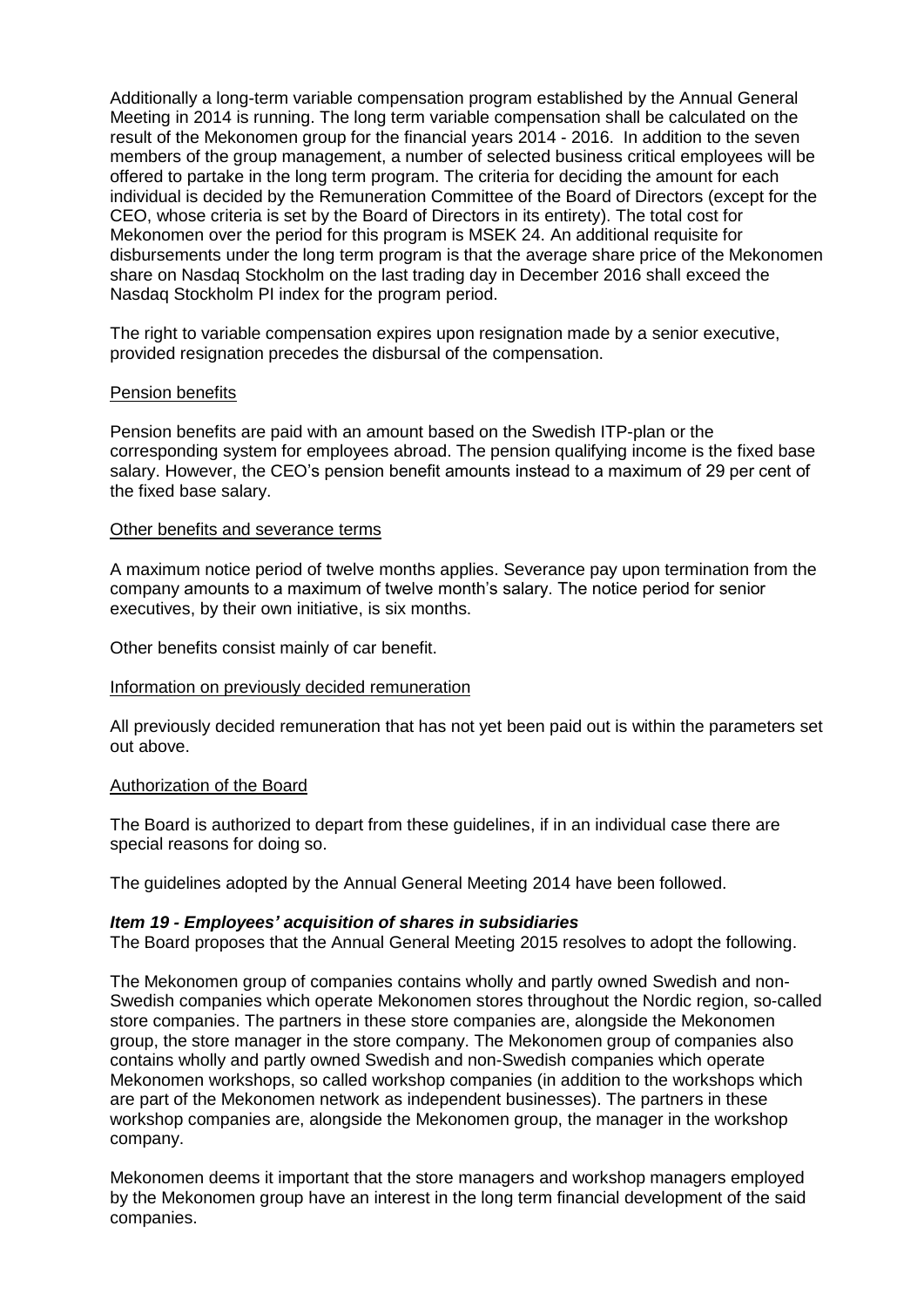With the purpose of increasing the long term commitment among the store and workshop managers also in the wholly owned companies and to increase their interest in the proceeds of the stores and workshops, the Board proposes that the Annual General Meeting decides that the employed store and workshop managers in the wholly owned companies shall be entitled to acquire shares in the relevant company through the purchase of existing shares, in order to make such managers partners in the store or workshop companies.

The thus acquired shares shall amount to a maximum of nine (9) per cent of the total shares in each company. The Mekonomen group will thus hold shares corresponding to at least 91 per cent.

The acquisitions shall be made at market value. Payment for such shares shall be made in cash. The acquisitions shall be completed no later than 31 December 2015.

As a result of the resolution adopted by the Annual General Meeting 2014 on the corresponding matter, no store and work shop managers have become shareholders in their respective company. The Board believes that store and work shop managers should be offered to acquire shares in the company in which they are employed also during 2015, in accordance with the principles which were adopted by the Annual General Meeting 2014.

The Mekonomen group currently contains 90 wholly owned store companies which operate 188 stores and 61 partly owned companies which operate 73 stores. The Mekonomen group further contains 11 wholly owned and 11 partly owned companies which operate 28 workshops.

#### *Item 20 - Authorization of the Board to issue shares*

The Board proposes that the Annual General Meeting 2015 resolve to adopt the following.

The Board is authorized, for the time period until the next Annual General Meeting, at one or several occasions, with or without preferential rights for the shareholders, to resolve upon new issues of a maximum of 3,590,149 shares.

Such decision on new issue may include provisions that payment, in addition to cash payment, may be made in kind, through set-off or as else is set forth in chapter 13 section 5 paragraph 1 item 6 of the Swedish Companies Act.

The reason for the proposal is to enable Mekonomen to issue shares as payment in relation to acquisitions of companies or parts of companies and/or of assets, which the Board deems to add value to the business of the Mekonomen group, and to be able to raise capital for such acquisitions.

The subscription price for shares in a new issue made under the authorization and which is made without the shareholders' preferential rights shall be market-based. The Board is also authorized to further resolve upon other terms.

The Board, the CEO or any person empowered by the Board, is authorized to make minor amendments to the resolutions set out above to the extent necessary in connection with the filing of requisite documents with the Swedish Companies Registration Office.